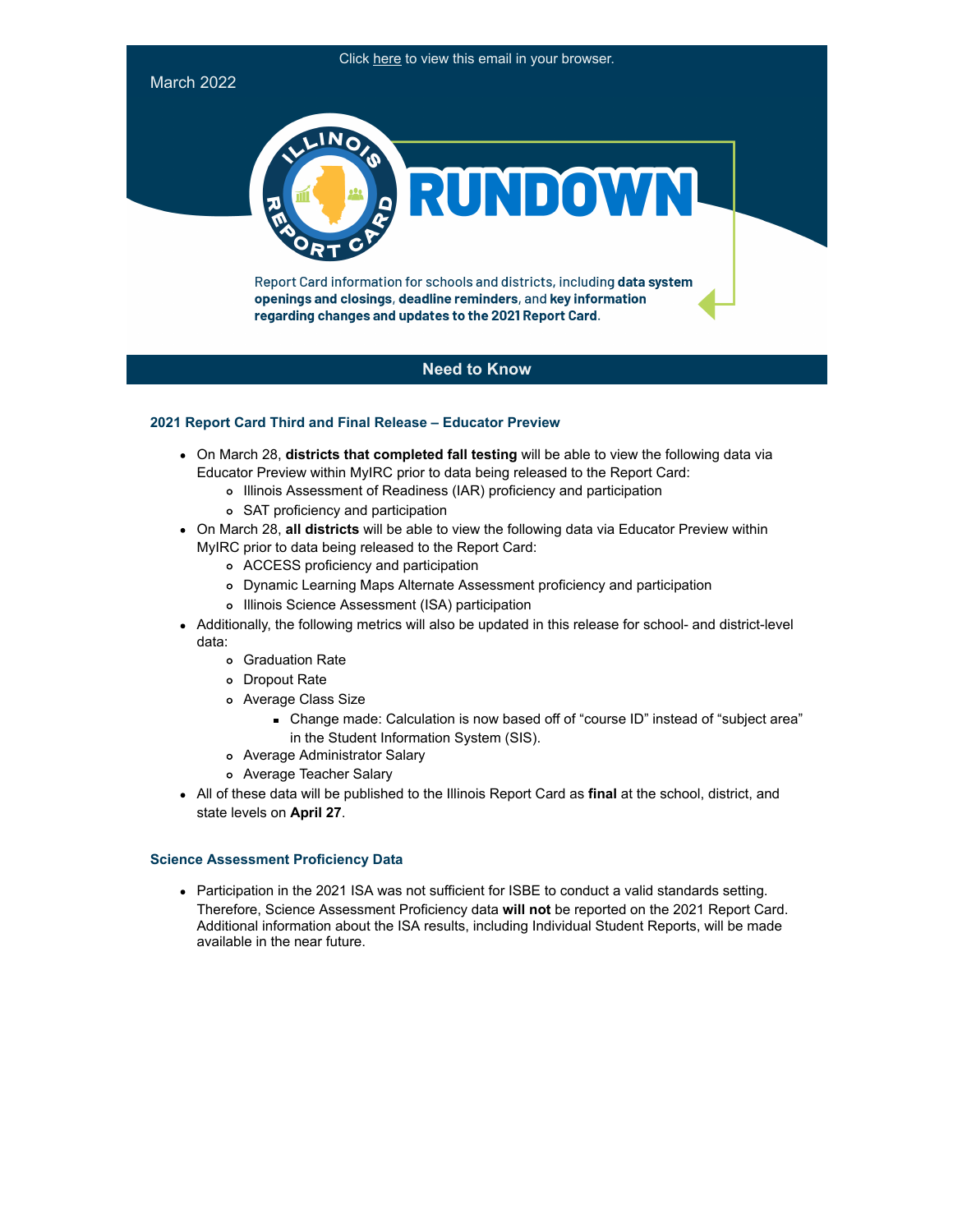## **2022 Equity Journey Continuum District Preview Now Available in Data Review and Verification Tool**

- The Equity Journey Continuum is an informational tool to help districts view their data through the lens of equity. This data will help districts identify gaps and opportunities in students' access to resources and supports. The full suite of districts' data, as well as a glossary, rubric, and business rules, are **now available** to superintendents in the Data Review and Verification Tool, accessible via MyIRC.
- A high-level version of the Equity Journey Continuum will appear as a new graphic element on the 2022 District Report Card. It will display only the district's step in each of the three broad categories of the continuum. It **will not** display each indicator within the three areas. School districts also can provide an accompanying narrative with additional information about their equity journey.
- Ultimately, the purpose of the Equity Journey Continuum is to help illuminate areas where districts may need to increase access, add resources, or seek supports to ensure all students can achieve success. Equity is not just about race. Even in districts where most students come from a similar ethnic background, there's still tremendous diversity: Each student has their own family dynamic, their own learning style, their own life goals, their own favorite subject. They may practice different religions or have different family income levels. They may have an Individualized Education Program or be learning English. They may be struggling with mental or physical health concerns or experiencing challenges at home. A mindset of equity allows all of us to look at our data and better understand which policies, programs, and practices might need to change in order to recognize and affirm all students, enabling them to reach high expectations.
- For more information and fact sheets, visit [www.isbe.net/equity](http://link.isbe.net/c/7/eyJhaSI6OTAyMDg4NDQsImUiOiJkZmFuZ21laUBpc2JlLm5ldCIsInJpIjoiY29udGFjdC0zN2I3OGQyOGUzYjdlYjExODIzNjAwMGQzYTVhNTU4ZS0yNTAzMmI2ZjYxYWI0MDE2YTViNGRiYmIyY2NlZWNkMSIsInJxIjoiMDItYjIyMDc0LTc3YjQ3MzczMDY5OTRmMTk4YmUzYWI3NTY2MmI1OWU0IiwicGgiOm51bGwsIm0iOnRydWUsInVpIjoiMiIsInVuIjoiIiwidSI6Imh0dHA6Ly93d3cuaXNiZS5uZXQvZXF1aXR5P19jbGRlZT1aR1poYm1kdFpXbEFhWE5pWlM1dVpYUSUzZCZyZWNpcGllbnRpZD1jb250YWN0LTM3Yjc4ZDI4ZTNiN2ViMTE4MjM2MDAwZDNhNWE1NThlLTI1MDMyYjZmNjFhYjQwMTZhNWI0ZGJiYjJjY2VlY2QxJmVzaWQ9YTc5MmNiZDItYTRhMy1lYzExLTk4M2YtMDAwZDNhNWM4ODBjIn0/e55-m48cI2IHBt91hKP2uA). To ask questions or share feedback, email [equity@isbe.net.](mailto:equity@isbe.net)

# **Reminders**

# **Metrics Omitted from the 2021 Report Card**

- The following metrics **will not** be reported on the SY 2021 Report Card. Additional information regarding the following metrics will be posted to ISBE's website as it becomes available.
	- o **[Illinois Science Assessment Proficiency](https://www.isbe.net/ISA)**
	- o [IAR Growth Percentile](https://www.isbe.net/iar)
	- [Summative Designation](https://www.isbe.net/summative)
	- o **[Early Learning \(KIDS\)](https://www.isbe.net/Pages/KIDS-Data.aspx)**
	- o [College and Career Ready](https://www.isbe.net/Pages/Accountability-Indicators.aspx)

# **College and Career Readiness Indicator Update**

College and Career Readiness Indicator data from 2021 **will not** be published on the Illinois Report Card. Schools and districts can continue to view their own data in Educator Preview. The COVID-19 pandemic affected this new, complex data collection. The preliminary data show that we do not yet have a valid and reliable indicator that reflects the full spectrum of college and career readiness in the state, which is our goal. Work on the indicator is moving forward as planned. ISBE collects and studies three years of data for any indicator included in the accountability system. ISBE is engaging the Technical Advisory Committee and other stakeholders to review and refine the indicator and the data collection.

# **Early Learning Data**

- Early learning data from the Kindergarten Individual Development Survey (KIDS) **will not** be reported on the school year 2021 Report Card. The SY 2021 data does not reflect kindergarten readiness as it has in the past, since the data collection window remained open through the end of the school year.
	- o A narrative report will be made available on the [KIDS webpage](https://www.isbe.net/Pages/KIDS-Data.aspx) in the near future to address why the data does not reflect kindergarten readiness. In addition, we will provide information on how to interpret these data for local use.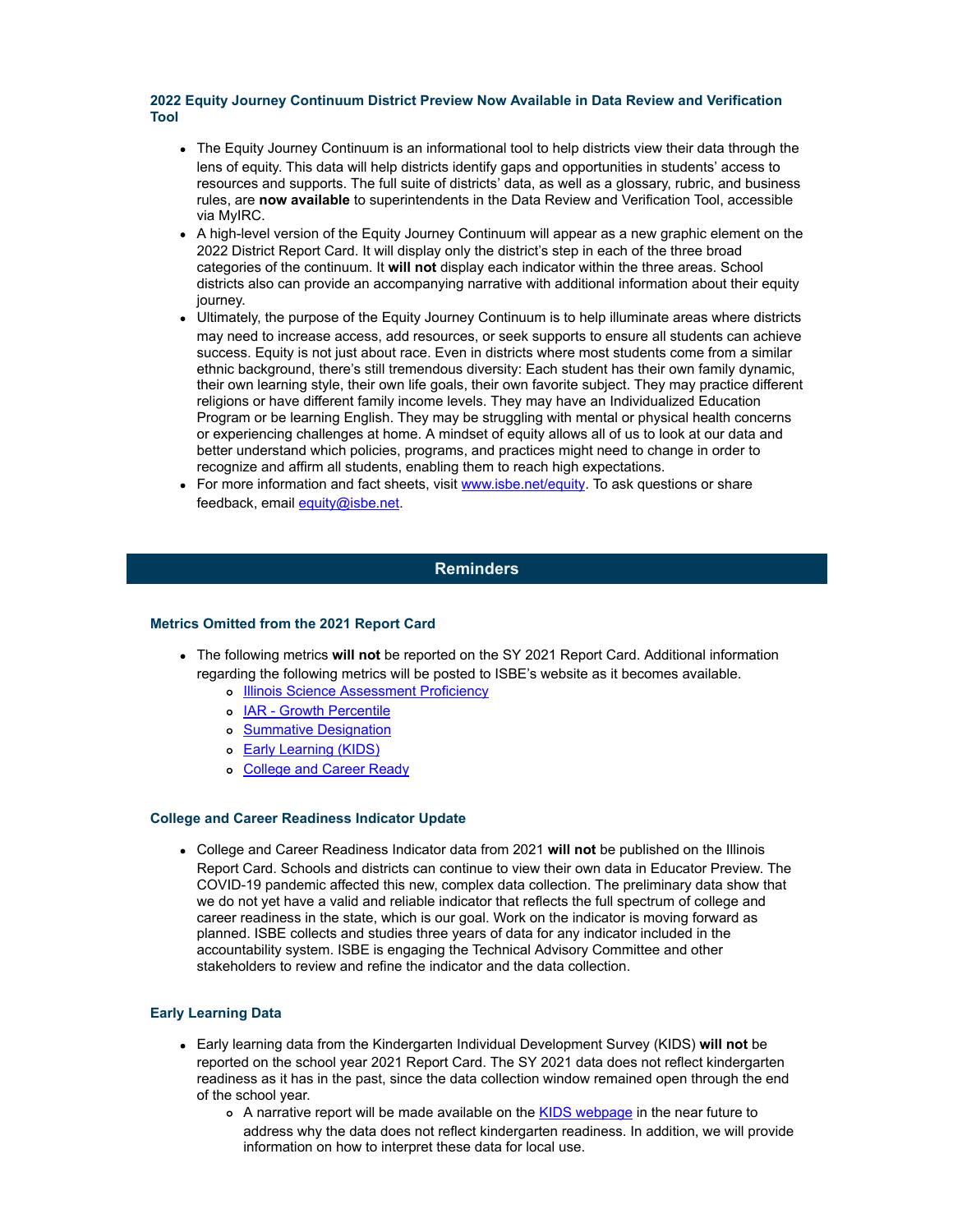## **Summative Designations**

- Accountability for the 2020-21 school year was waived; therefore, summative designations **will not** be calculated for 2021. Schools that have been previously identified for support will maintain that support status, but **no** 2021 annual summative designation will be reported. Instead, the following message will be displayed on the Report Card:
	- Summative Designations: 2021 Not Calculated
- The requirement to issue a summative designation was [waived](http://link.isbe.net/c/7/eyJhaSI6OTAyMDg4NDQsImUiOiJkZmFuZ21laUBpc2JlLm5ldCIsInJpIjoiY29udGFjdC0zN2I3OGQyOGUzYjdlYjExODIzNjAwMGQzYTVhNTU4ZS0yNTAzMmI2ZjYxYWI0MDE2YTViNGRiYmIyY2NlZWNkMSIsInJxIjoiMDItYjIyMDc0LTc3YjQ3MzczMDY5OTRmMTk4YmUzYWI3NTY2MmI1OWU0IiwicGgiOm51bGwsIm0iOnRydWUsInVpIjoiOSIsInVuIjoiIiwidSI6Imh0dHBzOi8vd3d3LmlzYmUubmV0L0RvY3VtZW50cy9pbC1hY2N0LXdhaXZlci1yZXNwb25zZS5wZGY_X2NsZGVlPVpHWmhibWR0WldsQWFYTmlaUzV1WlhRJTNkJnJlY2lwaWVudGlkPWNvbnRhY3QtMzdiNzhkMjhlM2I3ZWIxMTgyMzYwMDBkM2E1YTU1OGUtMjUwMzJiNmY2MWFiNDAxNmE1YjRkYmJiMmNjZWVjZDEmZXNpZD1hNzkyY2JkMi1hNGEzLWVjMTEtOTgzZi0wMDBkM2E1Yzg4MGMifQ/00kx78Kvdvs2-GcBks_cLA) for SY 2020-21 so that data can be used to provide information to support reengagement and restoration. Local context is critical to understanding all reported data. Use caution when interpreting.
- The updated [2021 Official Summative Designation Business Rules](http://link.isbe.net/c/7/eyJhaSI6OTAyMDg4NDQsImUiOiJkZmFuZ21laUBpc2JlLm5ldCIsInJpIjoiY29udGFjdC0zN2I3OGQyOGUzYjdlYjExODIzNjAwMGQzYTVhNTU4ZS0yNTAzMmI2ZjYxYWI0MDE2YTViNGRiYmIyY2NlZWNkMSIsInJxIjoiMDItYjIyMDc0LTc3YjQ3MzczMDY5OTRmMTk4YmUzYWI3NTY2MmI1OWU0IiwicGgiOm51bGwsIm0iOnRydWUsInVpIjoiMTAiLCJ1biI6IiIsInUiOiJodHRwczovL3d3dy5pc2JlLm5ldC9Eb2N1bWVudHMvU3VtbWF0aXZlLURlc2lnbmF0aW9uLUJ1cy1SdWxlcy5wZGY_X2NsZGVlPVpHWmhibWR0WldsQWFYTmlaUzV1WlhRJTNkJnJlY2lwaWVudGlkPWNvbnRhY3QtMzdiNzhkMjhlM2I3ZWIxMTgyMzYwMDBkM2E1YTU1OGUtMjUwMzJiNmY2MWFiNDAxNmE1YjRkYmJiMmNjZWVjZDEmZXNpZD1hNzkyY2JkMi1hNGEzLWVjMTEtOTgzZi0wMDBkM2E1Yzg4MGMifQ/Trg_Z_75smZPAgGwiG7qjg) are now available on ISBE's website.

# **Upcoming Webinars**

#### **2021 Report Card Overview #3**

Join staff for the 2021 Report Card Overview #3 webinar from 10-11:30 a.m. March 24. ISBE staff will review new elements on the third and final release of the 2021 Report Card. Additionally, staff will assist with any questions regarding new data available in the third release. The webinar will be recorded and posted for those unable to attend in person. [Register now!](http://link.isbe.net/c/7/eyJhaSI6OTAyMDg4NDQsImUiOiJkZmFuZ21laUBpc2JlLm5ldCIsInJpIjoiY29udGFjdC0zN2I3OGQyOGUzYjdlYjExODIzNjAwMGQzYTVhNTU4ZS0yNTAzMmI2ZjYxYWI0MDE2YTViNGRiYmIyY2NlZWNkMSIsInJxIjoiMDItYjIyMDc0LTc3YjQ3MzczMDY5OTRmMTk4YmUzYWI3NTY2MmI1OWU0IiwicGgiOm51bGwsIm0iOnRydWUsInVpIjoiMTEiLCJ1biI6IiIsInUiOiJodHRwczovL3JlZ2lzdGVyLmdvdG93ZWJpbmFyLmNvbS9yZWdpc3Rlci8yODQwNDkwODU1MjU5OTgzNjMxP19jbGRlZT1aR1poYm1kdFpXbEFhWE5pWlM1dVpYUSUzZCZyZWNpcGllbnRpZD1jb250YWN0LTM3Yjc4ZDI4ZTNiN2ViMTE4MjM2MDAwZDNhNWE1NThlLTI1MDMyYjZmNjFhYjQwMTZhNWI0ZGJiYjJjY2VlY2QxJmVzaWQ9YTc5MmNiZDItYTRhMy1lYzExLTk4M2YtMDAwZDNhNWM4ODBjIn0/-eZiTqTw8cUGKRWBg4scHw)

## **2021 Report Card Open Forum #5**

Join staff for the 2021 Report Card Open Forum #5 webinar from 10-11:30 a.m. on April 21. This webinar will review previous 2021 Report Card webinar Frequently Asked Questions. It will provide another opportunity for districts to ask Report Card related questions. The webinar will be recorded and posted for those unable to attend in person. [Register now!](http://link.isbe.net/c/7/eyJhaSI6OTAyMDg4NDQsImUiOiJkZmFuZ21laUBpc2JlLm5ldCIsInJpIjoiY29udGFjdC0zN2I3OGQyOGUzYjdlYjExODIzNjAwMGQzYTVhNTU4ZS0yNTAzMmI2ZjYxYWI0MDE2YTViNGRiYmIyY2NlZWNkMSIsInJxIjoiMDItYjIyMDc0LTc3YjQ3MzczMDY5OTRmMTk4YmUzYWI3NTY2MmI1OWU0IiwicGgiOm51bGwsIm0iOnRydWUsInVpIjoiMTIiLCJ1biI6IiIsInUiOiJodHRwczovL3JlZ2lzdGVyLmdvdG93ZWJpbmFyLmNvbS9yZWdpc3Rlci8xMDg0NDExMzU2NjQ4MzkwNDEyP19jbGRlZT1aR1poYm1kdFpXbEFhWE5pWlM1dVpYUSUzZCZyZWNpcGllbnRpZD1jb250YWN0LTM3Yjc4ZDI4ZTNiN2ViMTE4MjM2MDAwZDNhNWE1NThlLTI1MDMyYjZmNjFhYjQwMTZhNWI0ZGJiYjJjY2VlY2QxJmVzaWQ9YTc5MmNiZDItYTRhMy1lYzExLTk4M2YtMDAwZDNhNWM4ODBjIn0/KZwOhdRu6sZr6vH4hHZ1Og)

# **In Case You Missed It**

## **2022 Equity Journey Continuum Overview Webinar**

• ISBE hosted a webinar on Feb. 28 to provide an overview of the Equity Journey Continuum, which will become a new display on the District Report Card, beginning in 2022. View the [recording](https://register.gotowebinar.com/recording/5735672096922279169) and the [slides](https://www.isbe.net/Documents/Equity-Journey-Continuum-Webinar-20220228.pdf).

## **2021 Report Card Open Forum #4**

• ISBE hosted a webinar on Nov. 18 to review previous 2021 Report Card webinar Frequently Asked Questions. It also provided another opportunity for districts to ask questions related to the Report Card. [View the recording.](https://register.gotowebinar.com/recording/7215223319510464513)

## **2021 Report Card Overview #2**

ISBE hosted a webinar on Nov. 4 to review all new elements on the second release of the 2021 Report Card. Additionally, staff answered questions regarding new data available in the second release. [View the recording.](https://register.gotowebinar.com/recording/8606992834220145409)

# **2021 Report Card Overview #1**

• ISBE hosted a webinar on Sept. 30 to review all new elements on the 2021 Report Card, including data affected by the suspension of in-person instruction. [View the recording](https://register.gotowebinar.com/recording/6467082621538491138).

## **Report Card Open Forum #2 Webinar**

• ISBE hosted a webinar on July 29 to review previous 2021 Report Card webinar Frequently Asked Questions. It also provided another opportunity for districts to ask questions related to the Report Card. [View the recording](https://register.gotowebinar.com/recording/5611045747712013570).